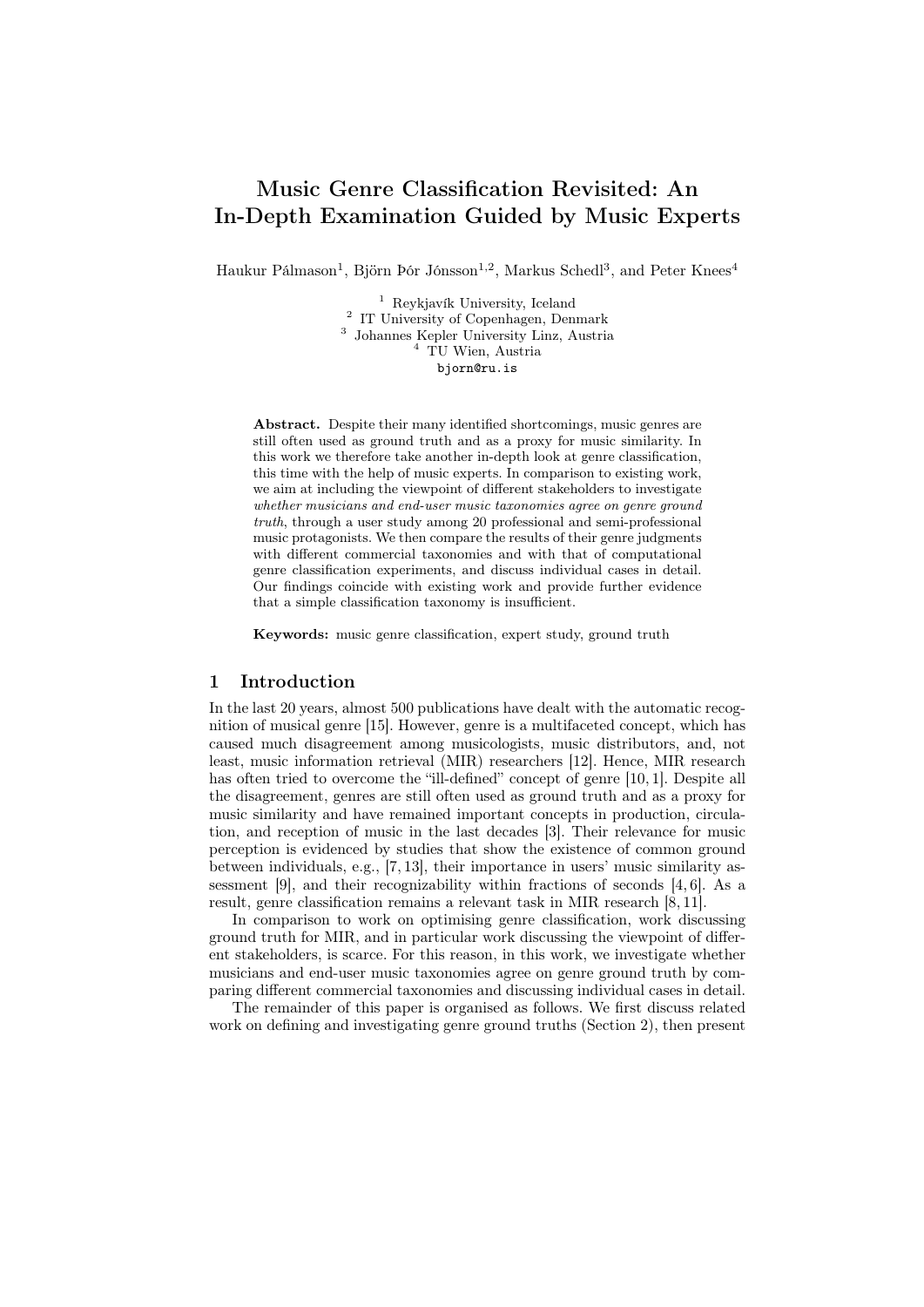our study involving music experts (Section 3). Subsequently, the results of our study are discussed in detail, including a thorough review of selected artists and songs (Section 4). The paper is rounded off by concluding remarks (Section 5).

# 2 Related Observations on Genre Ground Truth

The original version of [4] from 1999 is much cited although it has been unavailable in print until the re-release in 2008. The authors chose the following 10 genres: blues, classical, country, dance, jazz, latin, pop, R&B, rap and rock. 52 university students representing "ordinary undergraduate fans of music" listened to excerpts from eight songs of each genre. The excerpts varied in length from 250 ms to 3,000 ms. Genre classification was taken from CDnow, BMG and Tower Records, the leading web based music vendors of the nineties. When listening to the 3,000 ms excerpts participants agreed with the ground truth about 70% of the time. When participants were only allowed to listen to 250 ms excerpts the accuracy varied greatly with genres, with less than 20% accuracy of blues songs, but over 70% accuracy of classical songs, with the average across all genres being 44%. A study with a small group of music theory majors revealed essentially the same results as with the non-musicians in the main study.

Lippens et al. [7] compared the results of automatic genre classification and human genre classification on the MAMI dataset. The MAMI dataset consists of 160 full length songs, originally classified into 11 genres. They concluded that due to various reasons this classification was not fit for automatic genre classification and therefore conducted a user study with 27 human listeners. Each participant listened to a 30-second-excerpt from all the songs and classified each song into one of six genres. The outcome from that study was as follows: 69 pop, 25 rock, 24 classical, 18 dance, 8 rap, and 16 other, with the genre "other" being used for songs that did not fit into any of the first five genres. The next step was to compare the selected genre of each participant with this new ground truth. The accuracy of the 27 participants ranged from 57% to 86% averaging at 76%. A subset of the MAMI dataset, called MAMI2, was then created. It included songs from the first five genres mentioned above, and only songs that had received 18 or more votes for their particular genre. This resulted in 98 tracks. The average classification accuracy of the participants for this dataset was 90%.

Craft et al. [2] criticized how the MAMI2 dataset was created, and claimed that it was "not statistically well-founded". Their argument was that the meaning of the genre "other" was undefined to the participants, resulting in different ways of using that genre: should participants only use it for songs that did not find a home in any of the other genres or should they also use if a song features multiple genres? They examined the songs that did not make it into the MAMI2 dataset and found out that only one of these songs received 10 votes for "other", one song received seven votes, but the remaining songs received five or fewer votes for the "other" genre. The authors then constructed a similarity graph of all songs in the MAMI dataset, where songs with similar distribution of genre votes were grouped together. It turned out that there were groups of tracks that spanned multiple genres, and there were genres that spanned multiple groups of similar tracks. The main conclusion of the paper was that it is unrealistic to try to create a genre classification dataset that is entirely unambiguous, since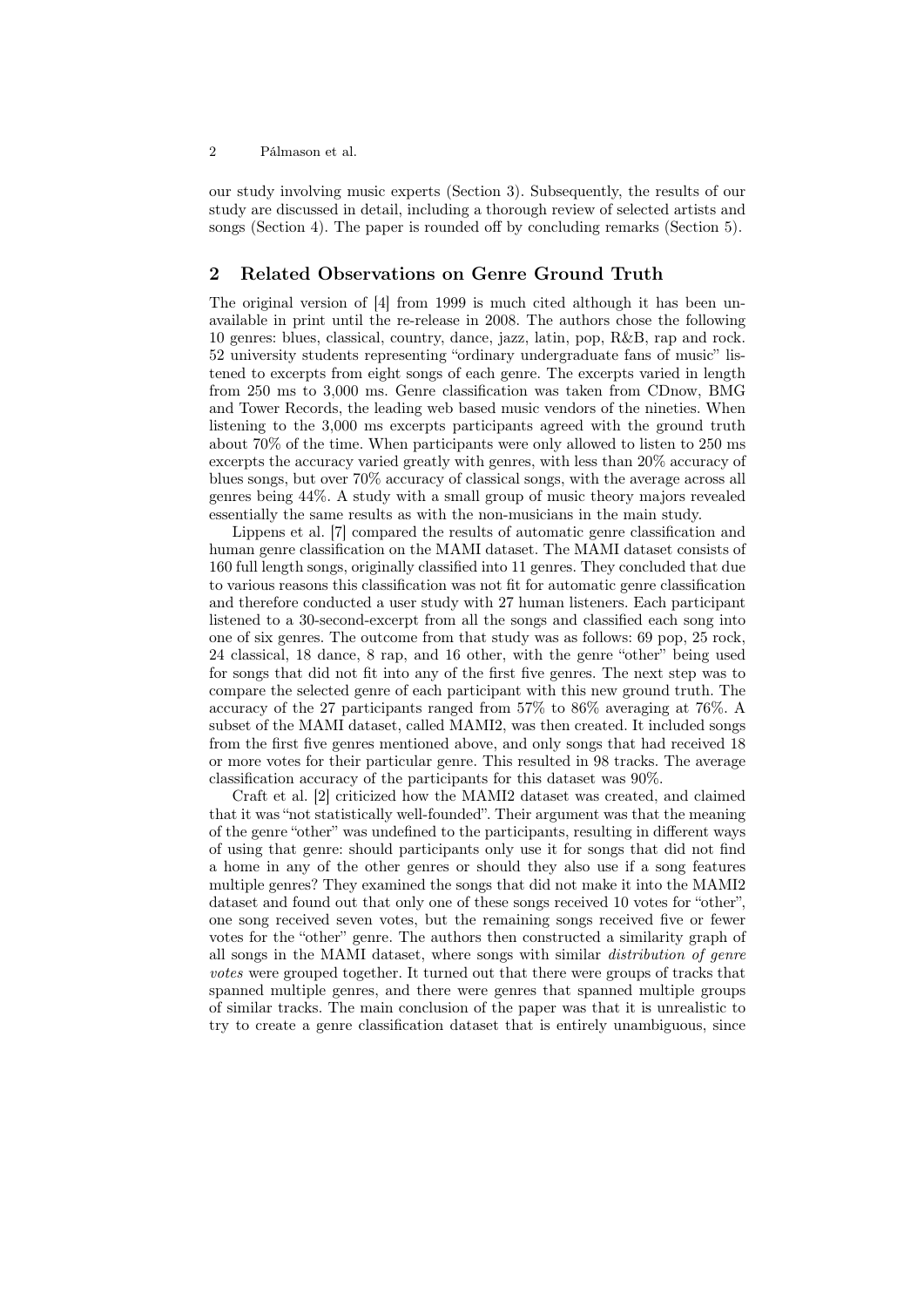real life datasets do not only contain unambiguous data. They proposed that all results from automatic genre classification systems should be weighted to reflect the amount of ambiguity of human classification of that same dataset.

The most commonly used dataset, GTZAN, introduced in the archetypal work in the field of genre recognition by Tzanetakis and Cook [16], contains 10 musical genres, namely: classical, country, disco, hiphop, jazz, rock, blues, reggae, pop, and metal. Despite its wide acceptance and reuse in subsequent studies, it exhibits inconsistencies, repetitions, and mislabeling as investigated in detail by Sturm  $[14]$ <sup>1</sup>. Apart from challenging the notion of categorizing music pieces into exclusive genres, Sturm argues convincingly that the errors in the genre assignments make results stemming from different approaches non-interpretable and incomparable, as different machine learning algorithms are affected in different ways. Despite the already identified shortcomings of GTZAN, we investigated parts of this dataset with the help of musical experts to gain further insights.

## 3 User Study with Music Experts

For our user study, we asked music experts to classify selected tracks of the GTZAN dataset. To keep the workload low, we chose examples that were misclassified by a  $k$ -NN classifier (see below), since these seem to be difficult, mislabeled, or exhibit other particularities that justify a deeper investigation.

Using a new, very efficient k-NN classifier [5] with  $k = 3$  on features consisting of MFCCs and spectral flatness measure (SFM) extracted through MARSYAS (http://marsyas.info) we reach a genre classification accuracy of 80.8% in a 10-fold cross validation setting, which closely matches the best results in the literature obtained using these particular features. That leaves 192 tracks misclassified, however, which are distributed over genres as illustrated in Figure 1.

To analyse these tracks in more detail we set up an experiment where 20 participants listened to the 192 wrongly classified songs. The participants are all active in the Icelandic music industry, either as musicians, producers, sound engineers, or DJs, and include both semi-professionals and professionals. More precisely, among the semi-professionals we included a singer/songwriter who has released two albums, but never received the recognition necessary to completely quit his day job, a DJ at a local club in Akureyri who also works at a computer store, a guitarist and singer in a wedding/club band who has a day job as a painter, and a music blogger who works in a factory during the day. The professionals includes a radio DJ at one of Iceland's biggest radio stations, a guitarist and guitar teacher at the Akureyri School of Music, a drummer and drum teacher at the Akureyri School of Music, and a music producer and recording engineer.

Each participant received a list of the  $10$  genres of the GTZAN dataset<sup>2</sup> and then listened to the 30-second-clips for all 192 misclassified tracks, marking each track with the genre label that they felt best described that song. The listening environment was a quiet room with a high fidelity stereo system.

 $1$  George Tzanetakis, the author of the dataset, has repeatedly confirmed being aware of these issues, but has chosen not to correct them since the dataset has been used so many times and changing the files would render comparisons of results infeasible.

 $^2$  The genre "classical" was included even though no track was classified as such.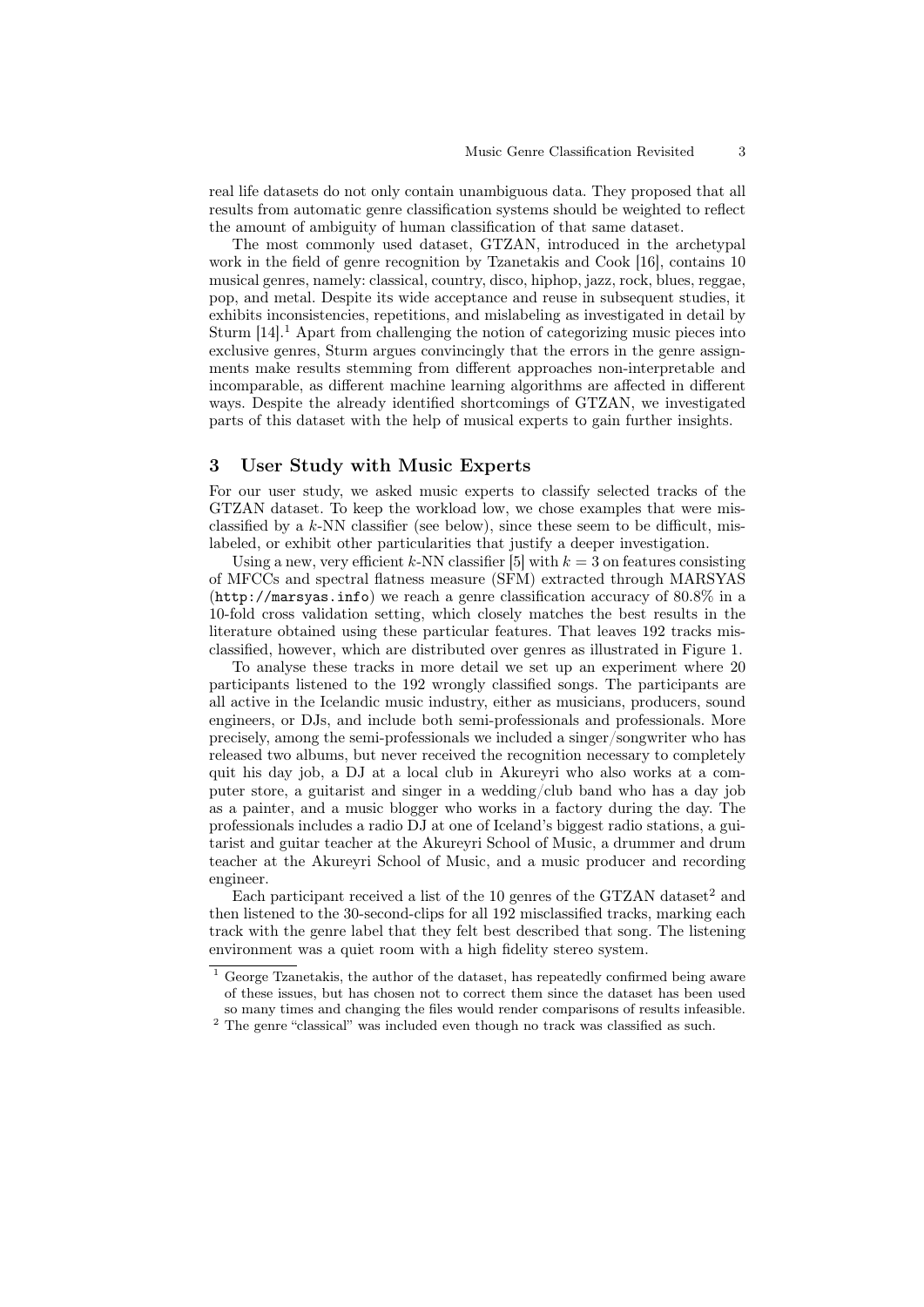

Fig. 1. Genre distribution of the 192 misclassified songs used in our user study.

While the dataset contains no information about artists or song names, listening to the songs reveals several interesting facts, including two mistakes in its creation. First, a live version of the song "Tie your mother down" by Queen is included twice, once labelled as rock and once labelled as metal. During  $k$ -NN search both versions get wrongly classified since the version labelled rock gets all its votes from the version labelled metal and vice versa. Second, one reggae sound clip is faulty, with only 6 seconds of music and 24 seconds of loud noise. It is interesting to note that the k-NN classifier labels this noise as pop.

The set often includes several songs by the same artists. Out of these 192 songs 7 songs are by Sting, 6 by Jethro Tull and 4 by Rolling Stones. Other artists that have multiple songs include Black Sabbath, Led Zeppelin, Beastie Boys, Bob Marley, Willie Nelson, Alanis Morrisette, Vince Gill and Guns'n'Roses. All Sting songs are from his first two albums "Dream of the Blue Turtles" and "Bring on the Night" where Sting uses famous jazz musicians including Branford Marsalis on saxophones and Kenny Kirkland on pianos. All these Sting songs are classified as rock by Tzanetakis, whereas participants were divided between pop and jazz. The Jethro Tull songs included such diverse songs as "Happy and I'm smiling", "Bungle in the Jungle" and "Life is a love song". Again were all songs considered rock by Tzanetakis. Most were also classified as rock by participants, while some were classified as pop. Many commented that "Life is a love song" is really folk or acoustic, but no such genre is included in the set.

## 4 Results

## 4.1 Comparison with GTZAN Ground Truth and k-NN Classifier

Table 1 compares the manual classification of the music experts to the ground truth of the GTZAN dataset. The table shows that the agreement between individual participants and the ground truth ranges from 52.6% to 69.8%, and is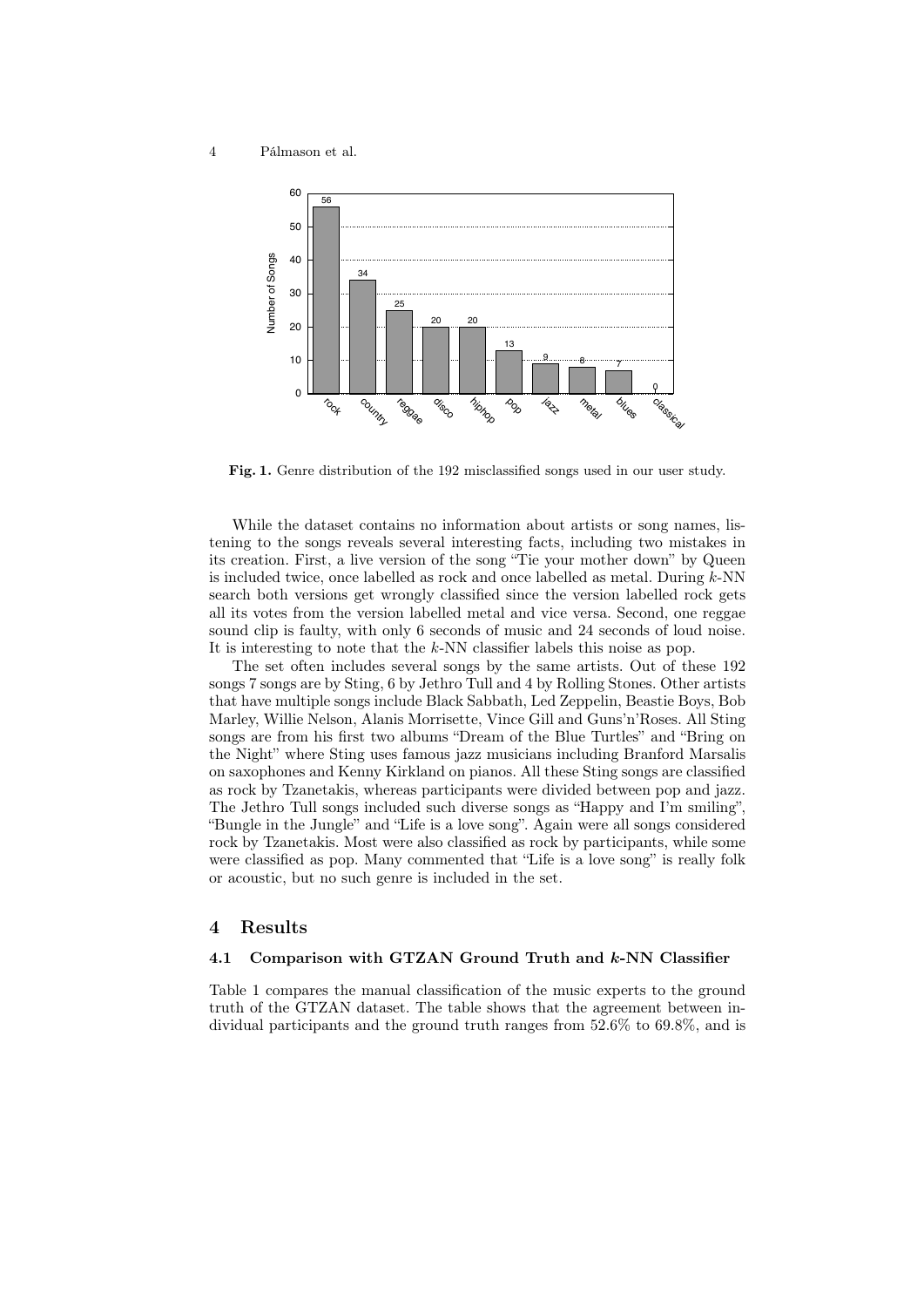| Participant   |       | GTZAN ground truth | $k$ -NN classifier |            |  |
|---------------|-------|--------------------|--------------------|------------|--|
| Agreement     | Songs | Percentage         | Songs              | Percentage |  |
| Lowest        | 101   | 52.6%              | 15                 | 7.8%       |  |
| Highest       | 134   | 69.8%              | 34                 | 17.7%      |  |
| Median        | 112   | 58.3%              | 25                 | 13.0%      |  |
| Average       | 113.4 | 59.1%              | 24.9               | 13.0%      |  |
| Majority vote | 122   | 63.5%              | 24                 | 12.5%      |  |

**Table 1.** Participants' agreement with the ground truth and the  $k$ -NN classifier. Agreement is the share of songs participants described with the same genre as the ground truth given by the GTZAN dataset  $(3<sup>rd</sup>$  column) and as the prediction of the classifier (rightmost column).

on average 59.1%. Agreement is defined as the share of songs participants annotated with the same genre as the ground truth given by the GZTAN dataset (3rd column) and as the prediction of the classifier  $(5<sup>th</sup>$  column). The table reports results at different levels of agreement/types of users, e.g., the user with the lowest agreement in row "Lowest"; analogously for the other rows. For instance, the participant (out of the 20) who agreed the least with the ground truth agreed with the classification of 101 songs (out of the 192), or 52.6%, and he agreed with the classification of  $k$ -NN on only 15 songs (out of the 192).

These numbers should not be compared with the results from [4] and [7] since the dataset used for this experiment was specifically chosen because the automatic genre classifier was not able to classify the songs correctly. It is, however, interesting to note the low agreement rate on these songs. Table 1 also shows the number of tracks where the participants agreed with the results of the  $k$ -NN classifier; remember that these tracks were all wrongly classified by the automatic classification. It is interesting that for nearly 27% of the tracks, participants agreed neither with the GTZAN ground truth nor the  $k$ -NN classifier.

We then created a new ground truth using the majority vote of the 20 participants. As the last line of Table 1 shows, this new ground truth agrees with the GTZAN ground truth for  $63.5\%$  of the 192 tracks, and with the k-NN classifier for 12.5% of the 192 tracks; for 24% of the tracks the new ground truth agrees with neither. To examine closer how much the participants agreed, we used this new majority vote as ground truth. Table 2 confirms that there is

| Participant Agreement | Songs | Percentage |  |  |
|-----------------------|-------|------------|--|--|
| Lowest                | 121   | 63.0%      |  |  |
| Highest               | 166   | 86.5%      |  |  |
| Median                | 153   | 79.7%      |  |  |
| Average               | 150.3 | 78.3%      |  |  |

Table 2. Participants' agreement with "majority vote" ground truth. Agreement is defined as in Table 1.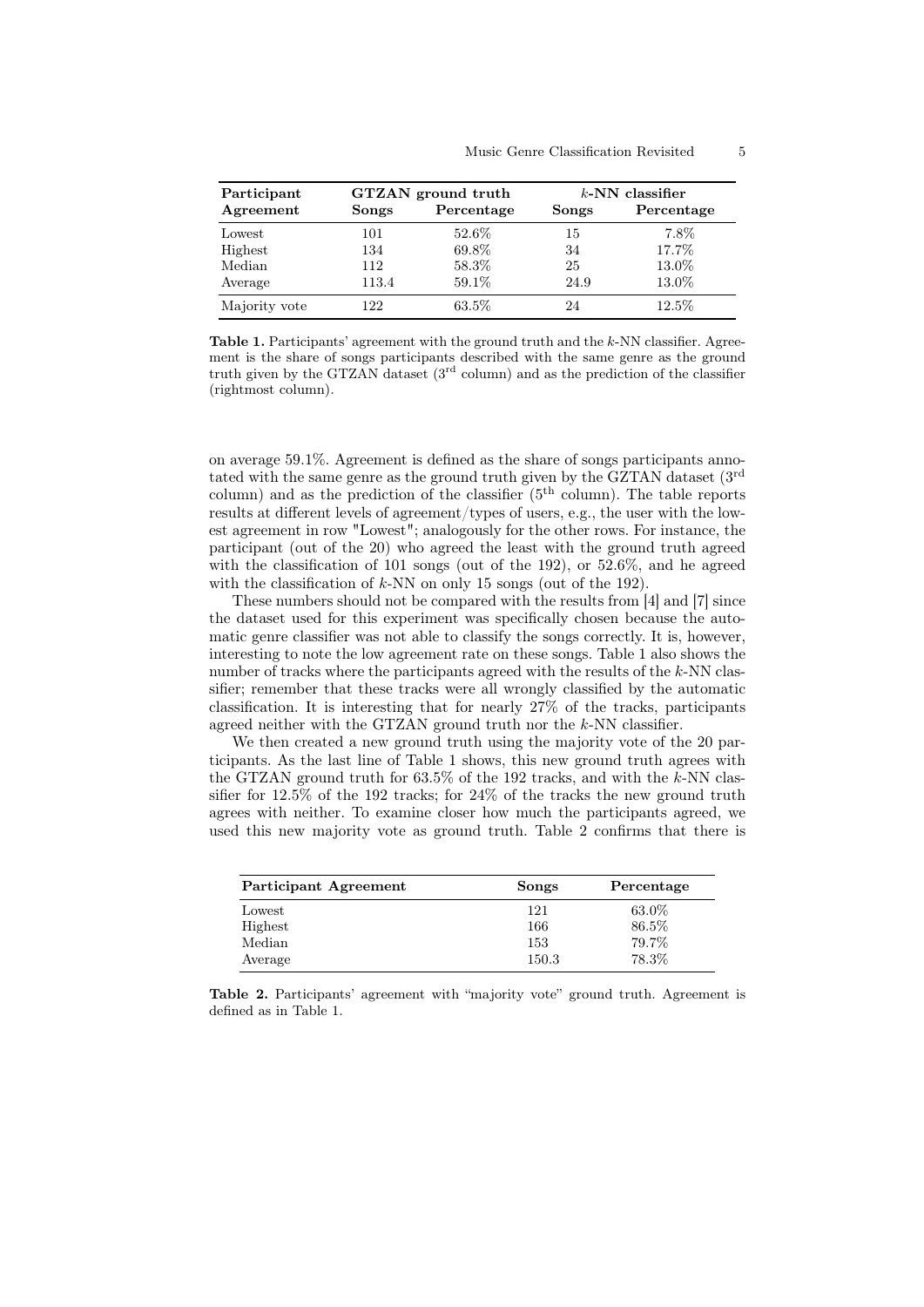|              |       | GTZAN ground truth | $k$ -NN classifier |            |  |
|--------------|-------|--------------------|--------------------|------------|--|
| Genre        | Songs | Percentage         | Songs              | Percentage |  |
| <b>Blues</b> | 6     | 85.7%              |                    | 14.3%      |  |
| Country      | 29    | 85.3%              |                    | $2.9\%$    |  |
| Disco        | 10    | $50.0\%$           | 6                  | 30.0%      |  |
| Hiphop       | 18    | 90.0%              |                    | $5.0\%$    |  |
| Jazz         |       | 77.8%              | 2                  | 22.2\%     |  |
| Metal        |       | $12.5\%$           | 4                  | $50.0\%$   |  |
| Pop          | 12    | 92.3%              |                    | $7.7\%$    |  |
| Reggae       | 16    | 64.0%              | 4                  | $16.0\%$   |  |
| Rock         | 23    | 41.1\%             | 4                  | 7.1%       |  |
| Total        | 122   | $63.5\%$           | 24                 | $12.5\%$   |  |

**Table 3.** Majority vote agreement, by genre, with GTZAN and  $k$ -NN classifier. Agreement is defined as in Table 1.

considerable variation in the way our participants classified the songs, with the highest agreement with the new majority vote ground truth being 166 songs, or 86.46%. However, we also see from this table that overall there is more individual agreement with this new majority vote ground truth than the original GTZAN ground truth, so there seems to be a number of songs that everyone believes are wrongly classified in the original ground truth.

As a more detailed analysis, Table 3 shows a comparison of the majority vote for each genre to both the original ground truth and the results from our  $k$ -NN classification. As the table shows, participants agree strongly with ground truth for pop, hiphop, blues, country and jazz. Reggae and disco have moderate agreement, while rock and specially metal have very low agreement.

## 4.2 Comparison with the "World Out There"

In order to compare the classification of ground truth, k-NN and our participants to that of the world out there, we selected 15 songs randomly from the songs in the dataset that we recognized. We then looked at how these songs are classified on iTunes, allmusic.com and last.fm.

Apple's on-line media store, iTunes, only classifies albums so songs actually can have multiple genre classifications if they are featured on more than one album. Two songs in our set, David Bowie's "Space Oddity", and Jethro Tull's "Life is a love song" fall into this category, where both are classified as pop in one place, and rock in another place.

Allmusic.com is a music reference web page with album and artist critique. Allmusic.com classifies artists into genres and styles, where genres are usually very broad, such as "Pop-Rock" but styles are narrower. We report the genre and the two top styles of each artist.

Last.fm is an Internet radio station that allows users to tag songs. Tags can be any text that listeners use to describe songs. Most popular tags are displayed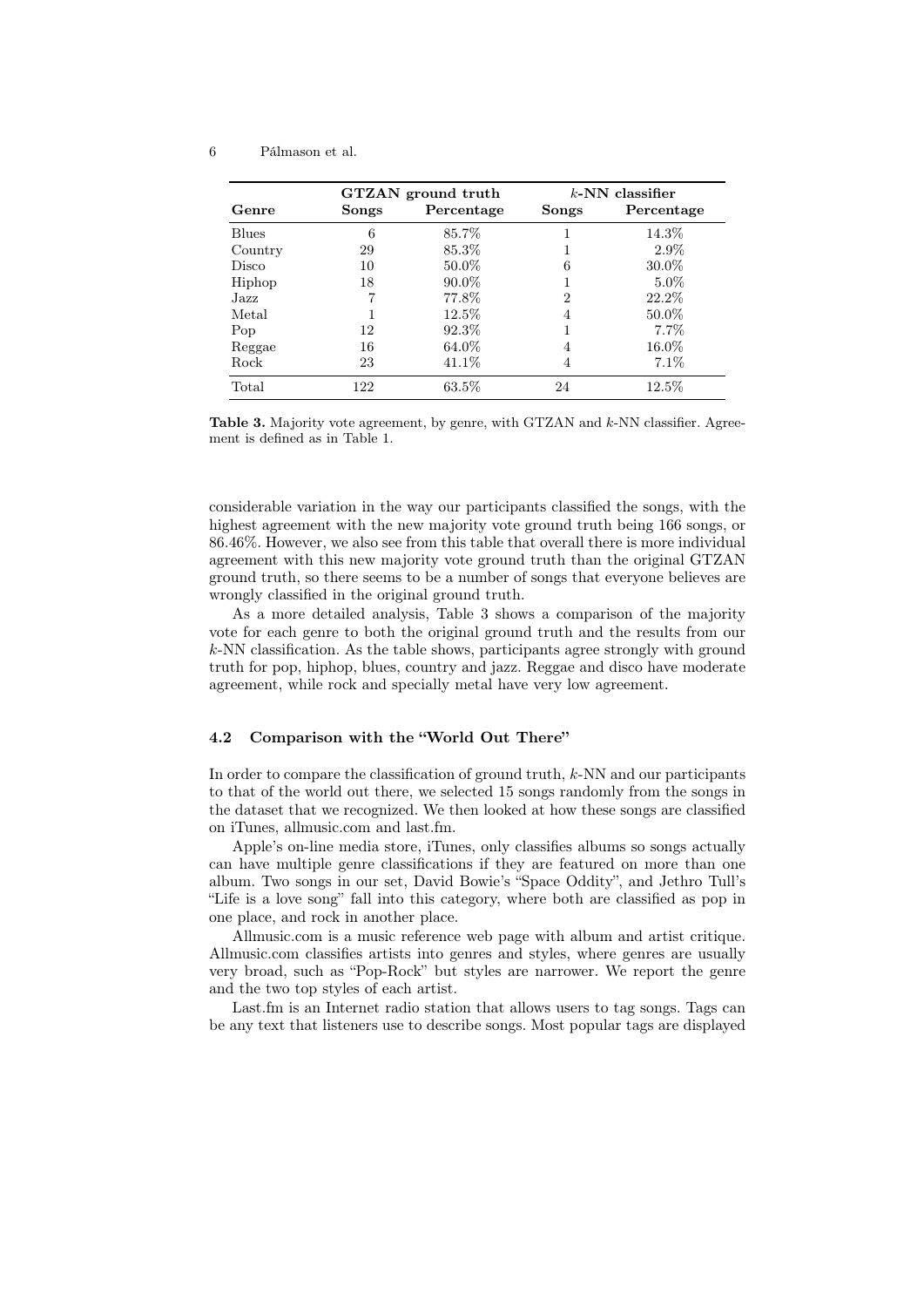| $\rm Artist$<br>Song                        | <b>GTZAN</b> iTunes |                      | allmusic.com last.fm                          |                                            | $k$ -NN                             |    | participants<br>genre / $\%$ genre /<br>% |                         |
|---------------------------------------------|---------------------|----------------------|-----------------------------------------------|--------------------------------------------|-------------------------------------|----|-------------------------------------------|-------------------------|
| Ani Difranco<br>Cradle and all              | rock                | alternative pop/rock | folk<br>urban folk                            | folk<br>female.voc<br>indie                | country<br>jazz<br>blues            | 18 | $24$ pop<br>22 jazz                       | 85<br>15                |
| <b>Billy Joel</b><br>Movin' out             | rock                | rock                 | pop/rock<br>singer/songwr. pop<br>soft rock   | classic rock<br>soft rock                  | disco<br>rock<br>country            | 20 | $35$ pop<br>21 rock                       | 75<br>25                |
| Bob Seger<br>Against the wind               | rock                | rock                 | pop/rock<br>rock'n'roll<br>hard rock          | classic rock<br>rock<br>soft rock          | disco<br>country<br>reggae          |    | $24$ pop<br>23 country<br>$16$ rock       | 65<br>25<br>10          |
| David Bowie<br>Space Oddity                 | rock                | pop/rock             | pop/rock<br>hard rock<br>glam rock            | classic rock<br>glam rock<br>british rock  | country<br>disco<br>rock            |    | 37 pop<br>23 rock<br>19 reggae            | 75<br>20<br>$\,$ 5      |
| Jethro Tull<br>Life is a love song          | rock                | pop/rock             | progressive<br>blues-rock<br>hard rock        | country<br>classic rock<br>70s             | disco<br>rock<br>country            |    | 43 pop<br>$16$ rock<br>15 blues           | 85<br>10<br>$\,$ 5 $\,$ |
| Led Zeppelin<br>$D'$ ver Mak'er             | rock                | rock                 | pop/rock<br>blues<br>blues-rock               | classic rock<br>rock<br>reggae             | pop<br>disco<br>rock                |    | $26$ reggae<br>23 rock<br>$23$ pop        | 50<br>35<br>15          |
| Simply Red<br>Freedom                       | rock                | pop                  | pop/rock<br>soul<br>adult.cont.               | pop<br>rock<br>easy                        | disco<br>rock<br>blues              |    | $28$ pop<br>25 jazz<br>21 disco           | 55<br>25<br>15          |
| Sting<br>Consider me gone                   | rock                | rock                 | pop/rock<br>adult cont.<br>cont. pop/rock pop | rock<br>jazz                               | pop<br>hiphop<br>reggae             |    | 31 jazz<br>$15$ pop<br>14 blues           | 50<br>45<br>5           |
| Jimmy Cliff<br>Many rivers to cross         | reggae              | reggae               | reggae<br>reggae-pop<br>roots reggae          | reggae<br>soul<br>jamaica                  | classical 26 pop<br>jazz<br>country |    | 23 classical<br>$22$ reggae               | 70<br>25<br>5           |
| Marcia Griffiths<br>It's Electric           | reggae              | reggae               | reggae<br>dancehall<br>roots reggae           | funk<br>dance<br>party                     | pop<br>disco<br>hiphop              |    | $60$ pop<br>23 disco<br>5 hiphop          | 65<br>30<br>5           |
| Cher<br>Believe                             | pop                 | pop                  | pop/rock<br>dance-pop<br>adult. cont.         | pop<br>dance<br>90s                        | disco<br>pop<br>reggae              |    | 26 disco<br>24 pop<br>23 hiphop           | 60<br>35<br>$\,$ 5 $\,$ |
| Madonna<br>Music                            | pop                 | pop                  | pop/rock<br>dance-pop<br>adult.cont.          | pop<br>dance<br>electronic                 | hiphop<br>pop<br>jazz               |    | $32$ pop<br>22 hiphop<br>18 disco         | 65<br>25<br>15          |
| Guns'n'Roses<br>Live and let die            | metal               | rock                 | pop/rock<br>hard rock<br>heavy metal          | rock<br>hard rock<br>cover                 | rock<br>metal<br>disco              |    | 54 rock<br>38 metal<br>4 blues            | 75<br>20<br>$\bf 5$     |
| Living Colour<br>Glamour Boys               | metal               | rock                 | pop/rock<br>alt. metal<br>alt. pop/rock       | rock<br>funk rock<br>80s                   | hiphop<br>metal<br>disco            | 22 | 34 rock<br>$28$ pop                       | 60<br>40                |
| Willie Nelson<br>Georgia on my mind         | country             | country              | country<br>trad.country<br>progr. country     | country<br>classic country country<br>folk | blues<br>classical 16 jazz          |    | 38 country<br>29 blues                    | 40<br>30<br>20          |
| <b>Beastie Boys</b><br>Fight for your right | hiphop              | hiphop/rap rap       | pop/rock<br>alt. pop/rock                     | hip-hop<br>80s<br>rock                     | metal<br>hiphop<br>rock             |    | 59 rock<br>18 metal<br>17 hiphop          | 70<br>25<br>$\,$ 5 $\,$ |

Table 4. Comparison of ground truth, iTunes, allmusic.com and last.fm, k-NN classification and participants' voting.

on the website. We report the three most popular tags, omitting all tags that include artists or song names.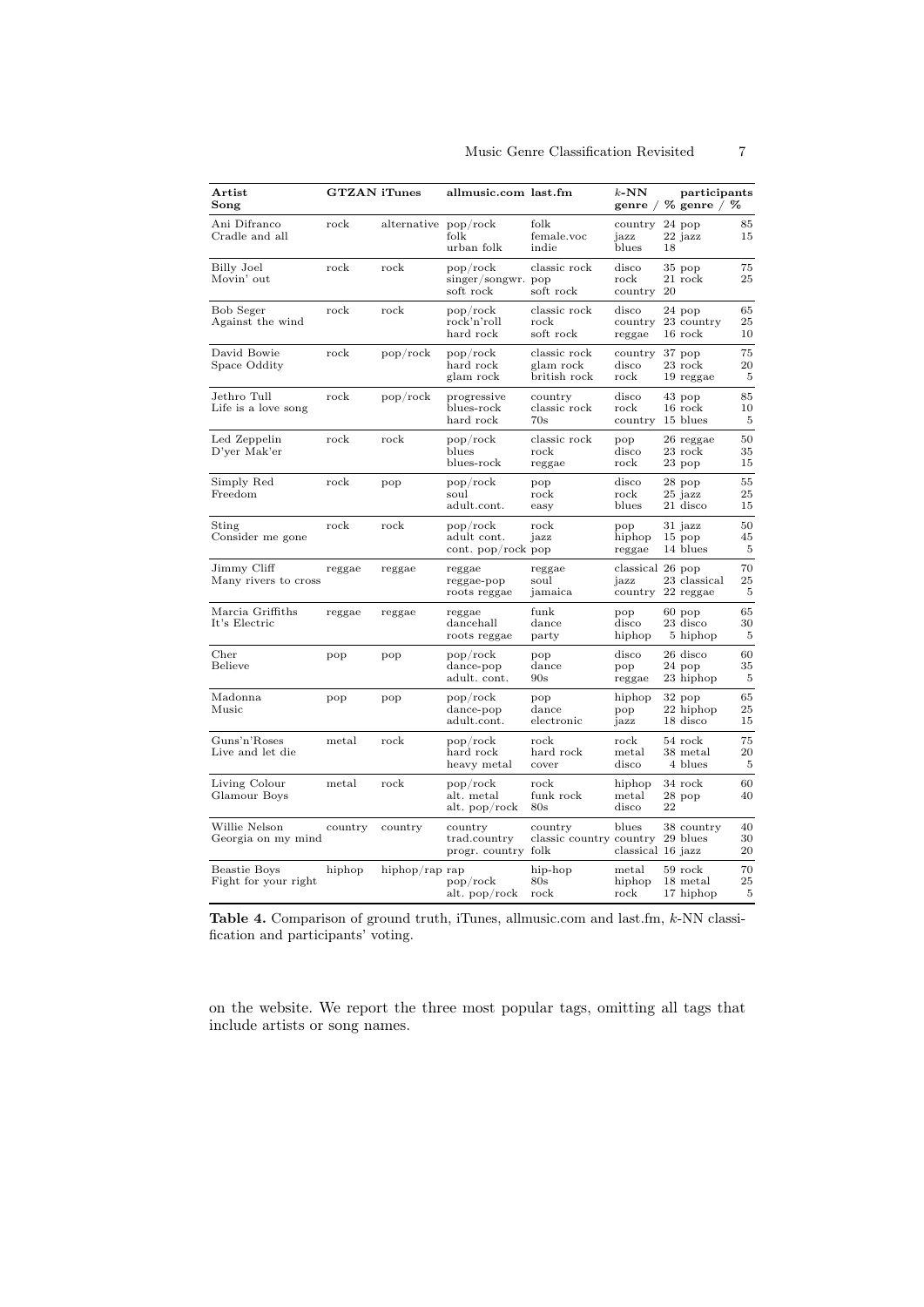Table 4 shows the comparison of the ground truth, k-NN classification, our participants' voting, iTunes, allmusic.com and last.fm. The table shows that iTunes agrees with the ground truth of the dataset in most cases, or 12 for out of the 15 songs, if we count the two songs that have both pop and rock classification in iTunes. The allmusic.com genre label is very broad, and in 12 out of the 15 songs this genre label is pop/rock. This goes for songs classified as pop, rock or metal by the ground truth. The table also shows that in 8 songs the  $k$ -NN classification has the correct genre in  $2<sup>nd</sup>$  place, and in 2 songs the correct genre comes in  $3<sup>rd</sup>$  place. From this small sample our participants only agree with the ground truth for 2 songs which is quite far from their agreement for the whole 192 songs. The participants have the correct genre in  $2<sup>nd</sup>$  place in 6 songs, and in 3rd place in 3 songs.

#### 4.3 Discussion of Particular Songs

We now discuss in order each of the 15 tracks from Table 4 in more detail, both the song itself as well as the various classifications.

Ani Difranco's "Cradle and all" has a very strong acoustic guitar presence and this is without a doubt the reason why our  $k$ -NN program classifies the song as country. Many country songs have this same sound character. We see folk mentioned both at allmusic.com and last.fm, which also is a genre characterized by the acoustic guitar, but our ground truth does not include this genre. iTunes uses the alternative genre for this song, but this genre is very ill-defined. Our participants classify the song as a pop song, with several of them commenting that they would use folk, or acoustic pop, if either was available.

Billy Joel's "Movin' out" can hardly be classified as a disco song, although it has the dry  $70$ 's drum sound. Yet our  $k$ -NN classifier classifies it as disco, as too many other rock songs, with rock coming in second. 75% of our participants classify it as a pop song with the remaining votes going to rock. Both allmusic.com and last.fm use terms such as soft rock, which we believe is a synonym for pop in many people's mind.

Bob Seger's "Against the wind" is on all three websites considered a rock song. However, our solution does not have rock in the top three places, whereas 2 of our 20 participants classified the song as a rock song. The song has several elements of a classic country song including the acoustic guitar, the piano playing, and the vocal harmonies. This is one of the rock songs which our k-NN classifier classifies as a disco song, which is plainly wrong. We believe that if multiple genres were to be used, then pop, rock and country should all be used.

David Bowie's "Space Oddity" features the acoustic guitar very much, and this is without a doubt the reason in gets classified as a country song by  $k$ -NN. All websites use the rock genre, sometimes with specific sub-genres of rock for this song, although iTunes classifies it as pop when it is a part of Bowie's "Singles collection" album. Most participants in our study classified the song as a pop song, with rock coming in second. The reggae classification of one participant must be a mistake, since there is not a single reggae element in the song. Just as it is difficult to pinpoint the boundaries between rock and metal, it is also very difficult to pinpoint exactly the difference between pop and rock.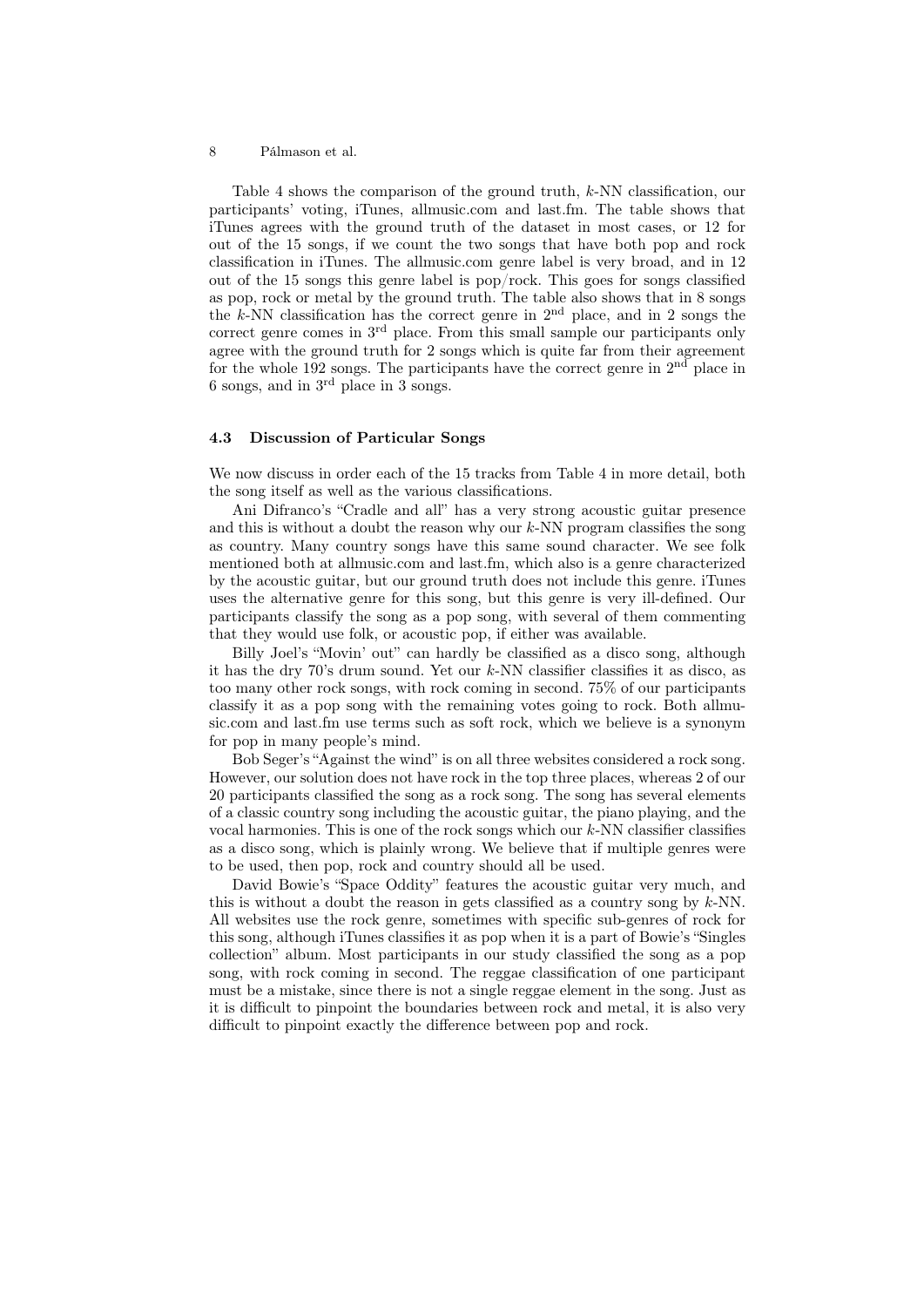Jethro Tull's catalog of songs is extremely diverse, so classifications on artists level are not going to be very accurate. Allmusic.com classifications of blues rock or hard rock hardly describe "Life is a love song" well. Last.fm tags of progressive, classic rock and 70's are more accurate, although less popular tags, such as folk rock describe the song better, in our opinion. Our participants classified it as pop, with rock coming in second, and one participant using the blues genre. The song is very acoustic, with acoustic guitars, mandolins and a flute. As with some other acoustic songs it gets a considerable number of votes from country songs in k-NN classification.

Led Zeppelin is of course one of the greatest rock bands in history, so it does not come as a surprise that "D'yer Mak'er" is classified as a rock song by ground truth, iTunes, and two most popular last.fm tags, with allmusic.com using blues and blues rock. Blues is indeed where the roots of Led Zeppelin lie. 50% of our participants and a considerable number of last.fm users want to classify this song as a reggae song, and it cannot denied that indeed it has much more reggae feel than "Many rivers to cross". At the same time it features some pop elements, reflected for instance in its instrumentation.

Simply Red's "Freedom" is classified as rock by ground truth. This time we are not surprised with the disco classification of  $k$ -NN since the song has in our opinion more disco elements than rock elements, including the guitar sound and the prominent strings. The rhythm, although not the standard disco beat, also resembles disco, with very prominent bongo drums and tambourines. A vast majority of participants classify the song as a pop song, thereby agreeing with iTunes and the most popular last.fm tag (where rock comes in second).

Sting's "Consider me gone" is one of the songs he recorded with several famous jazz musicians. Our participants have almost the same number of votes for jazz and pop for this song, with one person considering it a blues song. None mentioned the rock genre used by the ground truth, iTunes, and last.fm. We notice, however, that last.fm also has both pop and jazz tags, while allmusic.com concentrates on the adult-contemporary label. This is one of these songs where it is very difficult to say that one particular genre is correct.

Jimmy Cliff's "Many rivers to cross" is yet another one of those difficult songs. Websites and ground truth agree on defining the song as a reggae song, but the song does not include any trademark reggae features, such as the offbeat rhythm. Instead it has some classical characteristics, such as the prominent church organ sound. Jimmy Cliff is one of those artists that has merged reggae and pop music successfully, and as with Marcia Griffiths this song is perhaps not very representative for him. Most of our participants classify this as a pop song, with classical coming in second.

Marcia Griffiths' "It's electric" is an example of a song that perhaps does not represent the artist very well, and therefore there is inconsistency between genres that are created by artist or album classifications and genres that are created by song classification. Both k-NN and our experiment participants classify this as a pop song, with disco and hip-hop coming in 2nd and 3rd, respectively. Last.fm tags include funk, dance and party which can be said to be closer to the pop, disco, hip-hop, categories than reggae assigned by both iTunes and allmusic.com. However, some of our participants commented that Marcia Griffiths is known as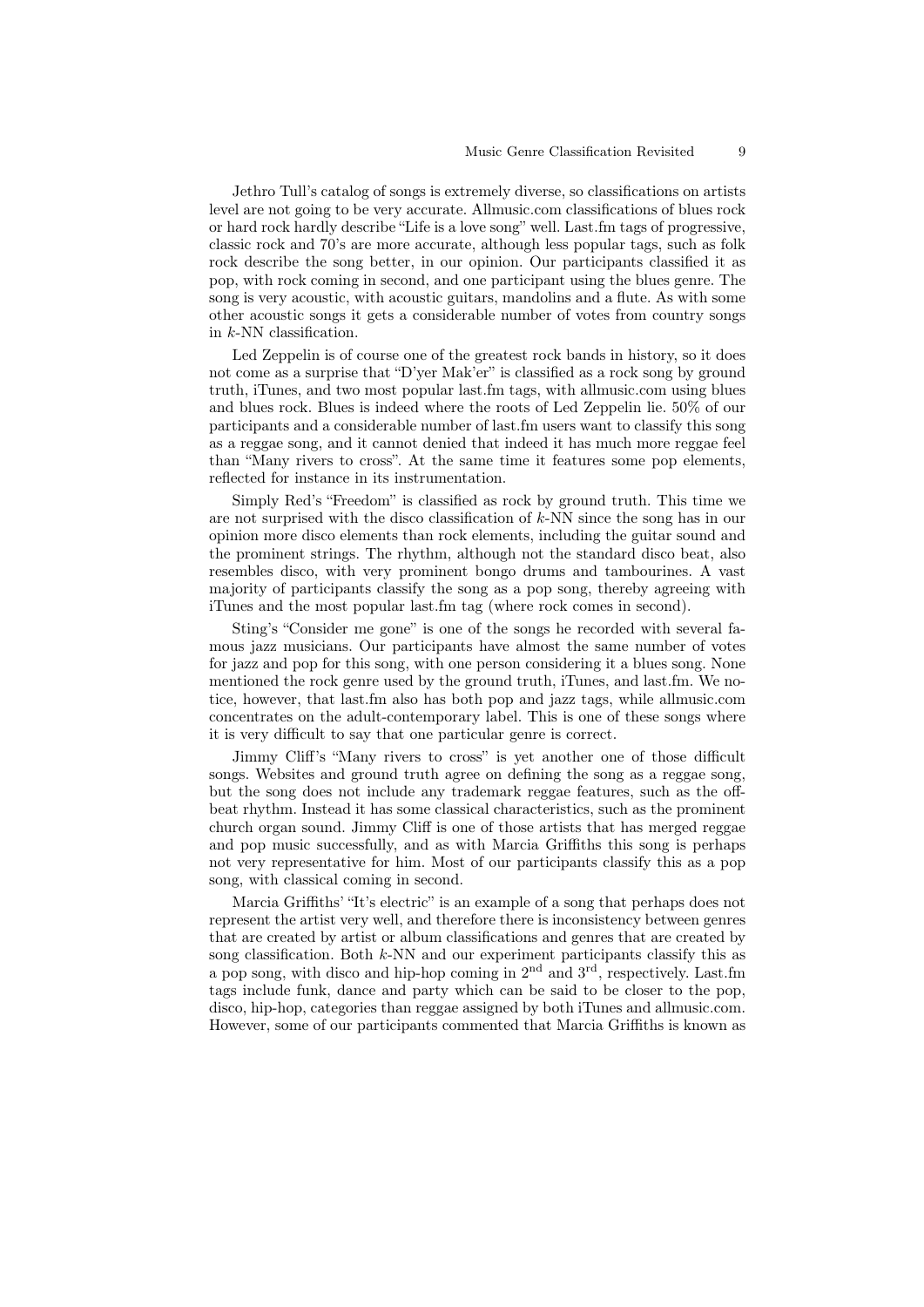a reggae artist, but they still could not classify this particular song as a reggae song.

Cher's "Believe" features the infamous disco drum beat where the high-hat opens on every offbeat. Most of the instruments are obviously programmed, which makes the sound different from the classic 70's disco songs. Participants agree with  $k$ -NN in classifying this as a disco song, but both put pop in second place with the difference in votes in the  $k$ -NN classification being very low. Perhaps the style dance-pop used my allmusic.com describes it best, but what is dance-pop other than a combination of disco and pop?

Madonna's "Music" is a very electronic song. Most, if not all instruments are electronic in nature and programmed instead of being "hand-played". It has this in common with most hiphop songs, in addition to some strange vocal effects. However, in our opinion it lacks the hiphop beat to be classified as a hiphop song. We see that our participants agree with ground truth, iTunes and last.fm most popular tag, in classifying it as a pop song, and indeed pop is the genre with the second most votes in  $k$ -NN. Allmusic.com uses dance-pop which also describes the song very well.

Guns'n'Roses version of the Wings hit "Live and let die" is considered a metal song by ground truth. iTunes, k-NN, participants and last.fm all agree on rock, while the first style at allmusic.com is hard rock, with metal coming in second for both  $k$ -NN and our participants. It is difficult to say where the boundaries lie between rock and metal. This song does include a large dose of overdriven guitars, which does characterize metal, but in our opinion the overall sound and feel is much more rock.

Living Colour's "Glamour Boys" is classified as hiphop by  $k$ -NN with metal and disco in  $2<sup>nd</sup>$  and  $3<sup>rd</sup>$  place, respectively. Ground truth considers this a metal song, while participants, iTunes and the most popular last.fm tag agree on rock. Some participants commented that indeed the verse with its clean guitar sound of the song is a pop verse, while the chorus with its overdriven guitar and more aggressive voice is more rock oriented. This caused some of them to have problems deciding which genre to use. In the end it was 60/40 for rock against pop.

"Georgia on my mind" has been recorded by many artists. With Willie Nelson being a country icon, iTunes, which classifies albums, and allmusic.com, which classifies artists, use the country genre for his version of this song. The three most popular tags at last.fm are country, traditional country and folk. The fourth most popular tag (not counting the tag Willie Nelson) is blues.  $k$ -NN classifies the song as blues with country coming in second place, while this is reversed for our participants. The song, in our opinion, is more of a blues song than a country song, but Willie Nelson does of course bring some country flavor to it.

Beastie Boys' "Fight for your right" would probably never be classified as a hiphop song by people that heard it the first time and did not know that Beastie Boys are a hiphop/rap band. The instrumentation and rhythm are those of a typical rock/metal song, with loud overdriven guitars, and simple bass and drum beats. The vocals are the only thing that resemble rap music.  $k$ -NN strongly classifies this as metal with hiphop and rock coming in  $2<sup>nd</sup>$  and  $3<sup>rd</sup>$ , while 70% of our participants classify it as rock, and 25% as metal. One participant classified it as hiphop.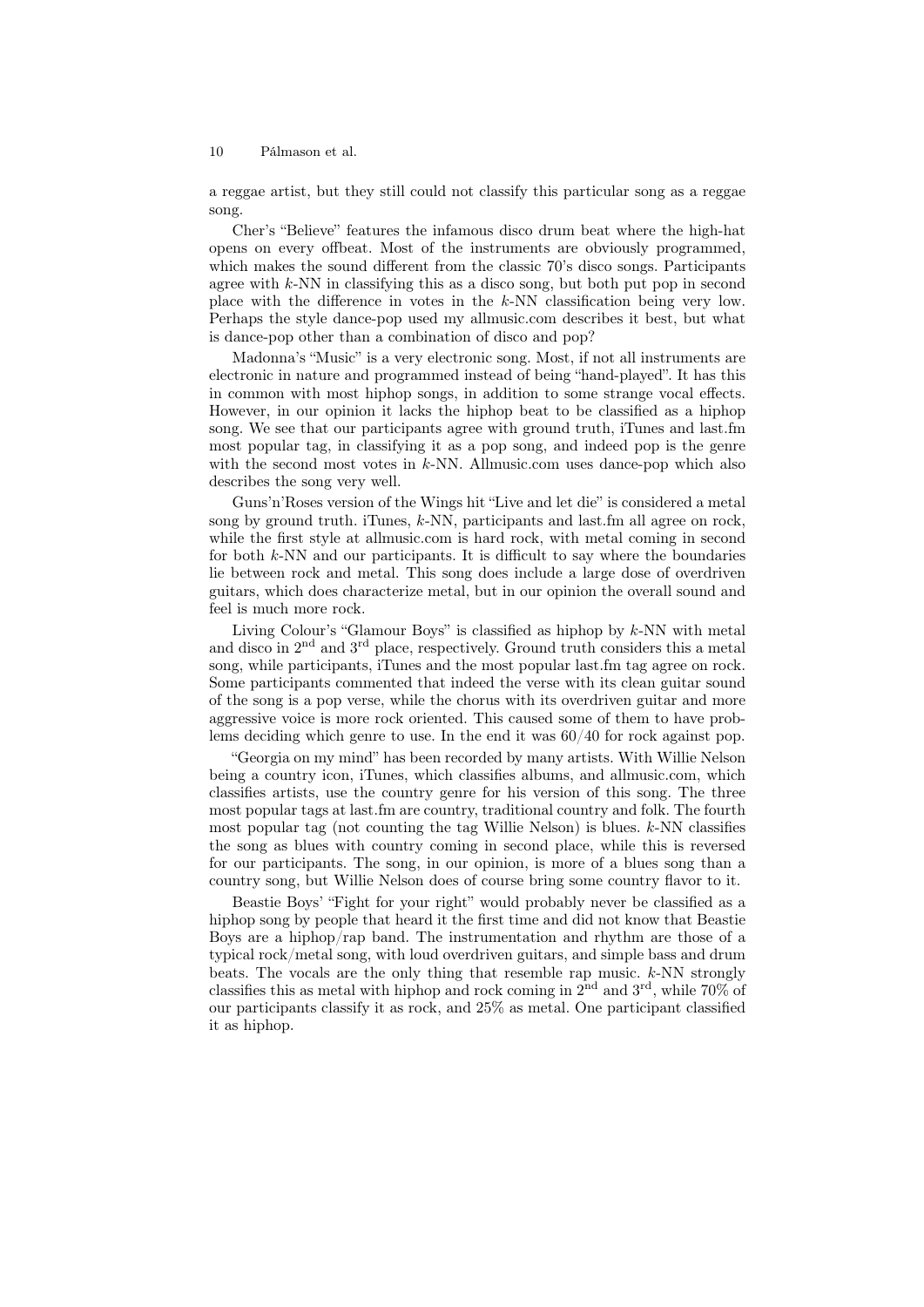#### 4.4 Impact of Ground Truth Definition on Classification Accuracy

Having seen that the participants in our ground truth experiment had in many ways different opinions on which genre songs in the GTZAN dataset should belong to, we decided to change the ground truth of the songs where the majority vote of participants differs from the ground truth. Recall from Table 1 that the majority vote results from the experiment agrees with the ground truth for 122 songs of the 192 that were incorrectly classified by the  $k$ -NN classifier, meaning that we changed the ground truth of 70 songs. Table 1 shows us that out of these 70 songs, the results of the user experiment agrees with the results from our  $k$ -NN classification for 24 songs.

After re-running k-NN classification experiments with the updated ground truth, to our surprise, the classification accuracy did not improve much: it went from 80.8% to 81.5%, meaning only 7 more songs were correctly classified, despite the ground truth for 24 songs being changed to exactly as the  $k$ -NN classifier had previously classified them. Additionally, 86 tracks had the correct genre in  $2<sup>nd</sup>$  place, for a total of 90.1% in 1<sup>st</sup> or  $2<sup>nd</sup>$  place. This is an increase of only one song compared with the unmodified ground truth.

The reason for this limited improvement is that in many cases the vote difference of the k-NN classifier between the genres in  $1<sup>st</sup>$  and  $2<sup>nd</sup>$  place is very low, so several songs that were correctly classified when using the unmodified ground truth definition changed to being incorrectly classified using the modified ground truth definition. It is also worth pointing out that we only had the participants of our experiment listen to the songs that were originally incorrectly classified. If we were to actually change the ground truth in order to make each genre more coherent we would need to perform a larger-scale study to investigate the entirety of 1,000 songs.

#### 5 Conclusion

We have seen through a number of experiments that the evaluation of the results from automatic genre classification systems is not as simple as it might seem. This confirms the findings of prior work which already took a critical view on genre classification and genre ground truth. Just because the classification of a given song does not agree with a given ground truth classification does not necessarily mean it is wrong. Given the subjective nature of genre classification, and how artists sometime merge two or multiple known genres, there are many situations where two or more genres might be appropriate for a given song. We have also seen that changing the ground truth increased our accuracy for 7 songs out of the 1,000. We conclude that in order to create a working automatic genre classification system much more emphasis has to be put on the ground truth creation and analysis, and evaluation of the results of such systems need to be much more than simply calculating a percentage of how many of the top genres agree with a given ground truth. We agree with [2] that one good way of such evaluations could be to weight the results from such systems to reflect the amount of human classification ambiguity of the same dataset.